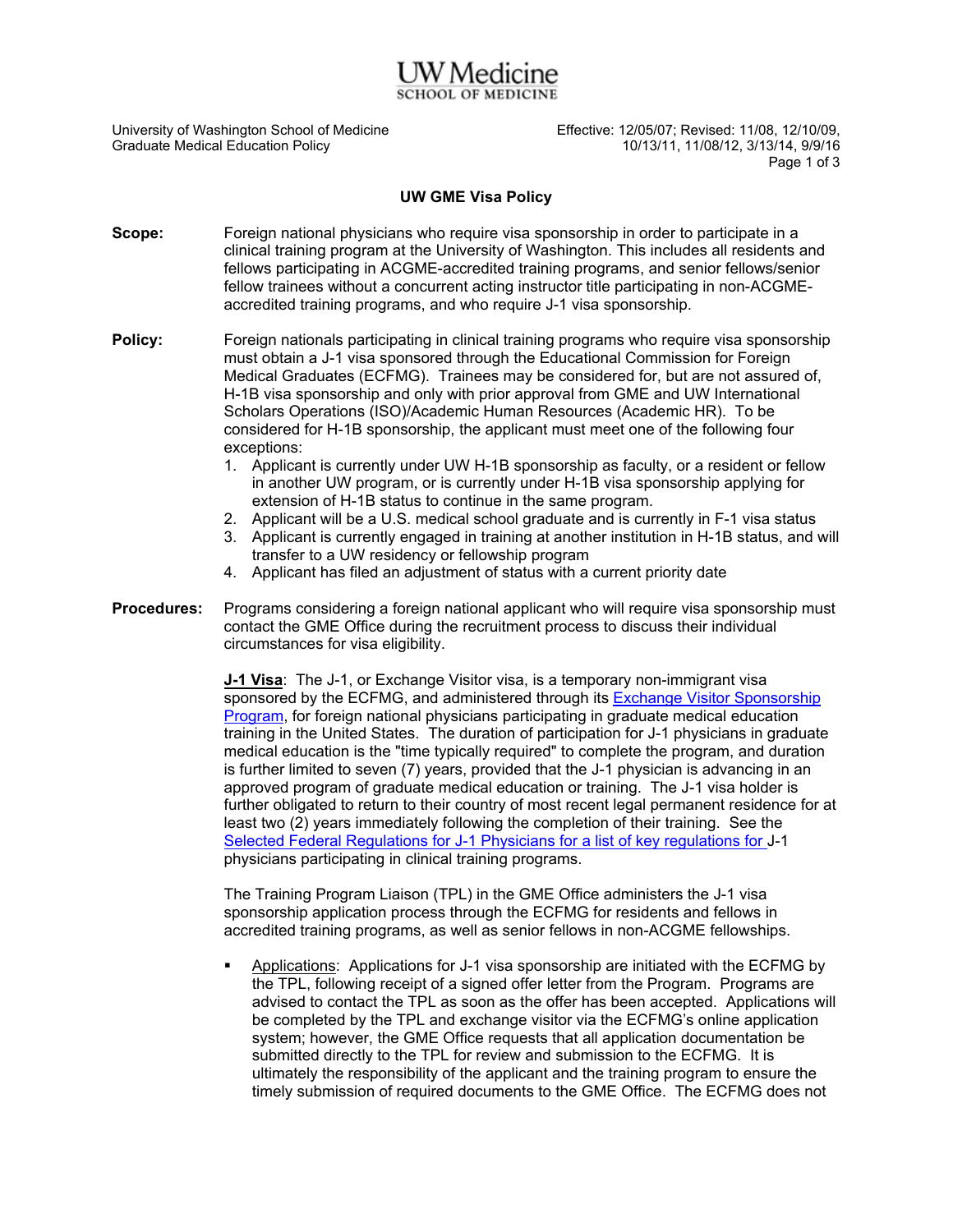under any circumstances expedite review of any J-1 applications, regardless of applicant's program start date.

- Processing Time:
	- − ACGME Programs: ECFMG reserves 4-6 weeks from the time all required documentation is received for review and processing. It is therefore recommended that at least three (3) months be allowed for processing the application.
	- Non-ACGME Programs: ECFMG reserves 6-8 weeks from the time all required documentation is received for review and processing. It is therefore recommended that at least four (4) months be allowed for processing. Applications for sponsorship in a non-ACGME program require documentation of American Board of Medical Specialties (ABMS) member board approval for the training, and review and approval of the program by the Graduate Medical Education Committee (GMEC) as an initial step in the application process.
	- − Appeals to the Department of State (DoS): Applications for J-1 category changes, extensions in training beyond 7 years, and advisory opinions will take additional time for review by the ECFMG and DoS beyond the time allowed for standard applications, and may take up to six (6) months.
- Fees: Exchange Visitors are responsible for all application fees and other registration costs.

**H-1B Visa**: The H-1B, or Temporary Professional Worker visa, is a non-immigrant visa intended for employment purposes. In very rare circumstances, and only with advanced approval by the GME Office and UW International Scholars Operations (ISO)/Academic HR, may prospective trainees be considered for H-1B sponsorship by the UW while participating in a UW residency or clinical fellowship program.

Requests for H-1B visa sponsorship of a prospective resident or fellow are reviewed on a case-by-case basis and must be approved by the GME Office and ISO/Academic HR prior to ranking of the applicant in a national matching program or extending an offer for appointment to the applicant. UW H-1B visa sponsorship is not guaranteed for applicants who have already been accepted into a program without prior approval by the institution.

Refer to the Requests for Consideration of H-1B Visa Sponsorship: UW ACGME Residents and Fellows guidelines for requirements on submitting these requests.

UW H-1B visa sponsorship is only applicable for approved UW training program activities. Foreign national residents on an H-1B at UW may engage in moonlighting activities only if:

- 1. The foreign national maintains their full time appointment with UW.
- 2. The foreign national is able to obtain an appropriate secondary H-1B.

**F-1 Student Visa**: Foreign nationals who attended a US medical school on an F-1 visa may apply for a year of Optional Practical Training (OPT) through their medical school. Processing typically takes 3 months. The OPT year provides students sponsored on an F-1 visa with an opportunity for hands-on work experiences complementary to their academic field of study for up to 12-months. During this period the trainee will still be considered an F-1 student and will be issued an Employee Authorization Document (EAD) card. Prior to the end of 12-month OPT period, the trainee will need to apply for another type of visa in order to continue in the training program.